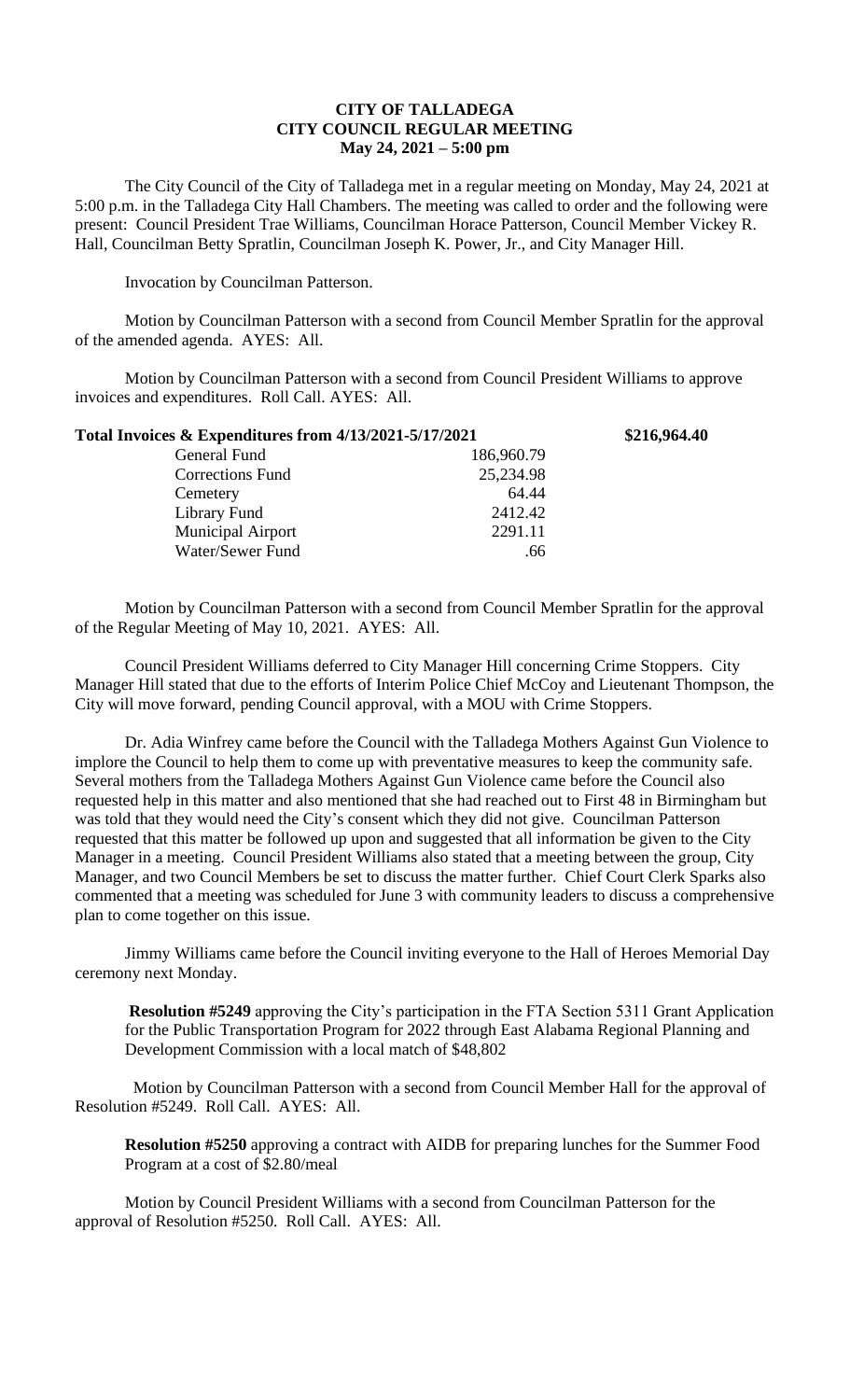There was discussion concerning Resolution #5251. Council Member Spratlin inquired about the number of laptops for the HR Department. Human Resources Director Drummond stated that they are requesting 6 laptops.

## **Resolution #5251** approving the CIP budget for FY2021

Motion by Councilman Patterson with a second from Council President Williams for the approval of Resolution #5251. Roll Call. AYES: All.

**Resolution #5252** approving a Memorandum of Understanding with CrimeStoppers

Motion by Councilman Patterson with a second from Council Member Spratlin for the approval of Resolution #5252. Roll Call. AYES: All.

**Resolution #5253** approving the Christmas on the Square event annually

Motion by Council President Williams with a second from Councilman Patterson for the approval of Resolution #5253 with the understanding that the budget be approved by Council at a later date. Roll Call. AYES: All.

Motion by Councilman Patterson with a second by Council Member Hall to approve invoices and expenditures for the Water Department. Roll Call. AYES: All.

| Water Department Expenditures for 5/5/2021 to 5/14/2021 |           | \$22,522.15 |
|---------------------------------------------------------|-----------|-------------|
| Water/Sewer Fund                                        | 22,522.15 |             |

City Manager Hill stated that at the beginning of this month a program was started to let employees know that they are appreciated. It was mentioned that birthday cards, anniversary cards, and cards for those who have completed training were sent. He also stated that discussions for the Christmas on the Square event was held, talk concerning the Crime Stoppers MOU, and had a great first meeting with the Airport Board. City Manager Hill also mentioned the Distinguished Service Award from the ALM was received by Councilman Patterson. He also mentioned that several departments within the City attended an impromptu basketball game between himself and the youths at Westgate. Also mentioned was the selection of the Finance Director, meeting with a company concerning economic development, a small business retail report was also conducted, the idea of a Junior City Council, the launch of an internship with all departments for the children of the community, met with a fiber optics company, attended a Drug Task Force meeting, attended a Dynasafe meeting with Councilman Power, and a Trinity United Food Drive.

Council Member Hall inquired from City Attorney O'Brien the possibility of the City taking over Knoxville Cemetery. City Attorney O'Brien stated that it was something that could be looked into.

Councilman Patterson announced the exciting news that Talladega College would be bringing football to the City.

Council Member Spratlin inquired if there was an ordinance prohibiting the riding of horses through the City and it's streets. Public Works Director Phillips commented that they are currently trying to locate the people doing this. She also mentioned that there was an ordinance addressing cats and dogs, but was not sure if it specifically named horses but if the ordinance needed to be modified it could be.

Councilman Power mentioned that gross tax revenue, use tax, and lodging tax was up from the previous year. He also inquired if the rotation of the Council President was to be done at this time.

Motion by Councilman Power with a second from Councilman Patterson to nominate Council Member Spratlin as Council President for the 9-month period. Roll Call. AYES: Council President Williams, Councilman Patterson, Council Member Hall, and Councilman Power ABSTAIN: Council Member Spratlin

Motion by Council Member Spratlin with a second from Council President Williams to nominate Council Member Hall as Council President Pro-Tem for the 9-month period. Roll Call. AYES: